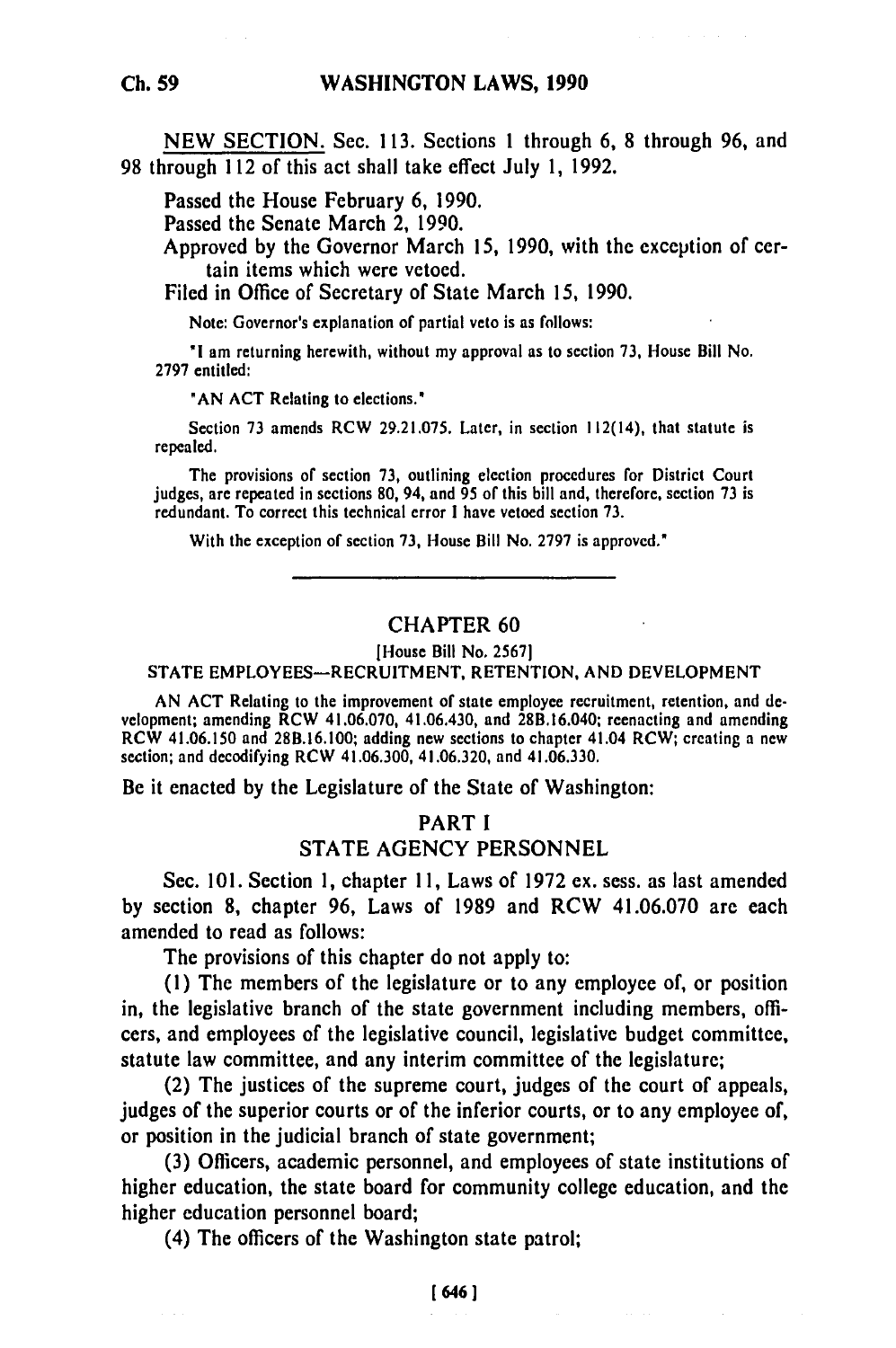**(5)** Elective officers of the state;

**(6)** The chief executive officer of each agency;

**(7)** In the departments of employment security, fisheries, social and health services, the director and his confidential secretary; in all other departments, the executive head of which is an individual appointed **by** the governor, the director, his confidential secretary, and his statutory assistant directors;

**(8)** In the case of a multimember board, commission, or committee, whether the members thereof are elected, appointed **by** the governor or other authority, serve ex officio, or are otherwise chosen:

(a) **All** members of such boards, commissions, or committees;

**(b) If** the members of the board, commission, or committee serve on a part-time basis and there is a statutory executive officer: (i) The secretary of the board, commission, or committee; (ii) the chief executive officer of the board, commission, or committee; and (iii) the confidential secretary of the chief executive officer of the board, commission, or committee;

(c) **If** the members of the board, commission, or committee serve on a full-time basis: (i) The chief executive officer or administrative officer as designated **by** the board, commission, or committee; and (ii) a confidential secretary to the chairman of the board, commission, or committee;

**(d) If** all members of the board, commission, or committee serve ex officio: (i) The chief executive officer; and (ii) the confidential secretary of such chief executive officer;

**(9)** The confidential secretaries and administrative assistants in the immediate offices of the elective officers of the state;

**(10)** Assistant attorneys general;

**(1I)** Commissioned and enlisted personnel in the military service of the state;

(12) Inmate, student, part-time, or temporary employees, and parttime professional consultants, as defined **by** the state personnel board or the board having jurisdiction;

**(13)** The public printer or to any employees of or positions in the state printing plant;

(14) Officers and employees of the Washington state fruit commission;

**(15)** Officers and employees of the Washington state apple advertising commission;

(16) Officers and employees of the Washington state dairy products commission;

**(17)** Officers and employees of the Washington tree fruit research commission;

**(18)** Officers and employees of the Washington state beef commission;

(19) Officers and employees of any commission formed under the provisions of chapter 191, Laws of 1955, and chapter 15.66 RCW;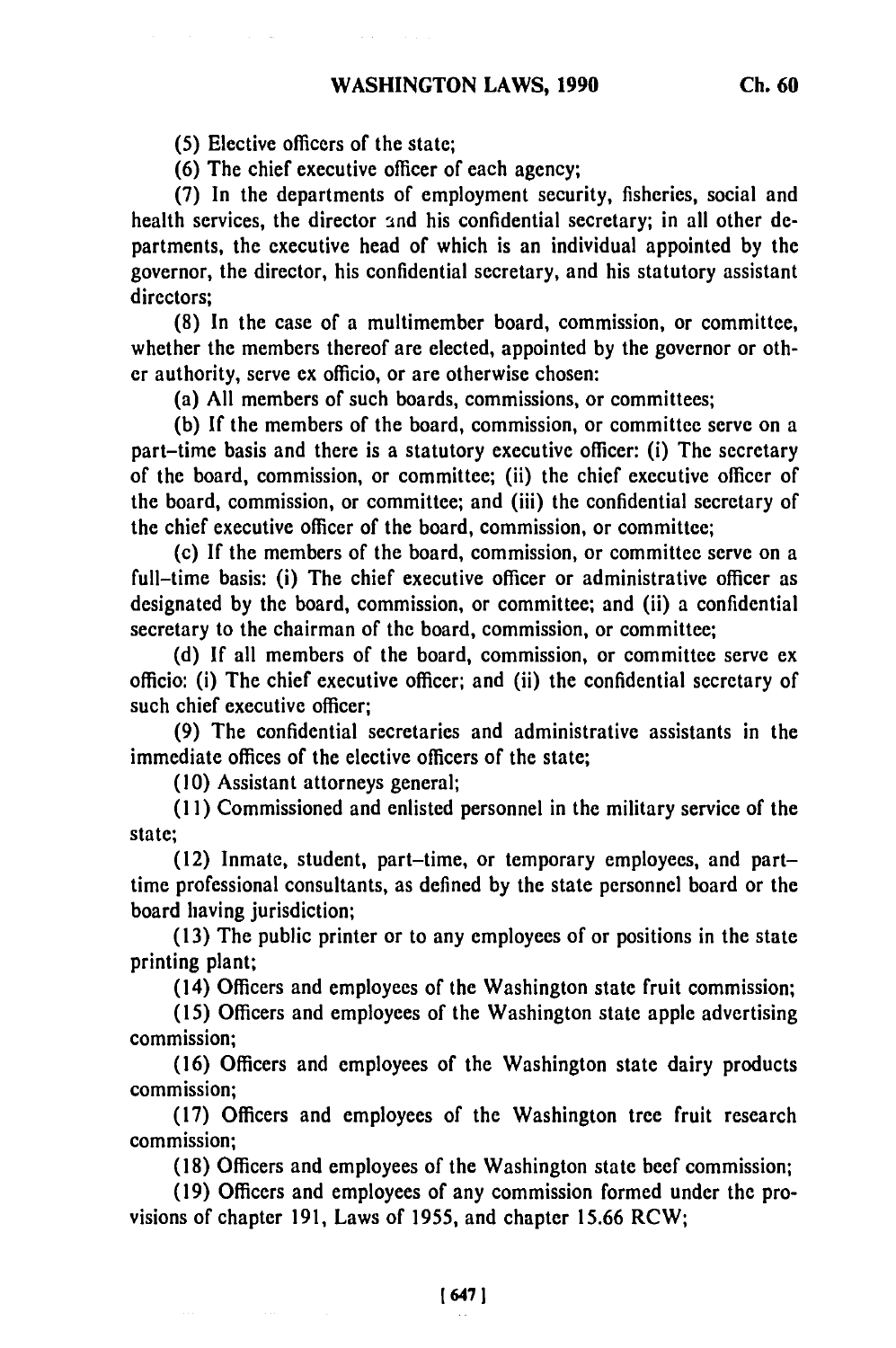(20) Officers and employees of the state wheat commission formed under the provisions of chapter **87,** Laws of 1961 (chapter 15.63 RCW);

(21) Officers and employees of agricultural commissions formed under the provisions of chapter **256,** Laws of 1961 (chapter **15.65** RCW);

(22) Officers and employees of the nonprofit corporation formed under chapter 67.40 RCW;

(23) Liquor vendors appointed **by** the Washington state liquor control board pursuant to RCW 66.08.050: PROVIDED, HOWEVER, That rules and regulations adopted by the state personnel board pursuant to RCW 41- .06.150 regarding the basis for, and procedures to **be** followed for, the dismissal, suspension, or demotion of an employee, and appeals therefrom shall be fully applicable to liquor vendors except those part time agency vendors employed **by** the liquor control board when, in addition to the sale of liquor for the state, they sell goods, wares, merchandise, or services as a self-sustaining private retail business;

(24) Executive assistants for personnel administration and labor relations in all state agencies employing such executive assistants including but not limited to all departments, offices, commissions, committees, boards, or other bodies subject to the provisions of this chapter and this subsection shall prevail over any provision of law inconsistent herewith unless specific exception is made in such law;

(25) In each agency with **fifty** or more employees: Deputy agency heads, assistant directors or division directors, and not more than three principal policy assistants who report directly to the agency head or deputy agency heads;

(26) All employees of the marine employees' commission;

 $((26))$  (27) Up to a total of five senior staff positions of the western library network under chapter 27.26 RCW responsible for formulating policy or for directing program management of a major administrative unit. This subsection shall expire on June **30,** 1997;

 $((27))$  (28) In addition to the exemptions specifically provided by this chapter, the state personnel board may provide for further exemptions pursuant to the following procedures. The governor or other appropriate elected official may submit requests for exemption to the personnel board stating the reasons for requesting such exemptions. The personnel board shall hold a public hearing, after proper notice, on requests submitted pursuant to this subsection. **If** the board determines that the position for which exemption is requested is one involving substantial responsibility for the formulation of basic agency or executive policy or one involving directing and controlling program operations of an agency or a major administrative division thereof, the personnel board shall grant the request and such determination shall be final. The total number of additional exemptions permitted under this subsection shall not exceed one hundred eighty-seven for those agencies not directly under the authority of any elected public official other than the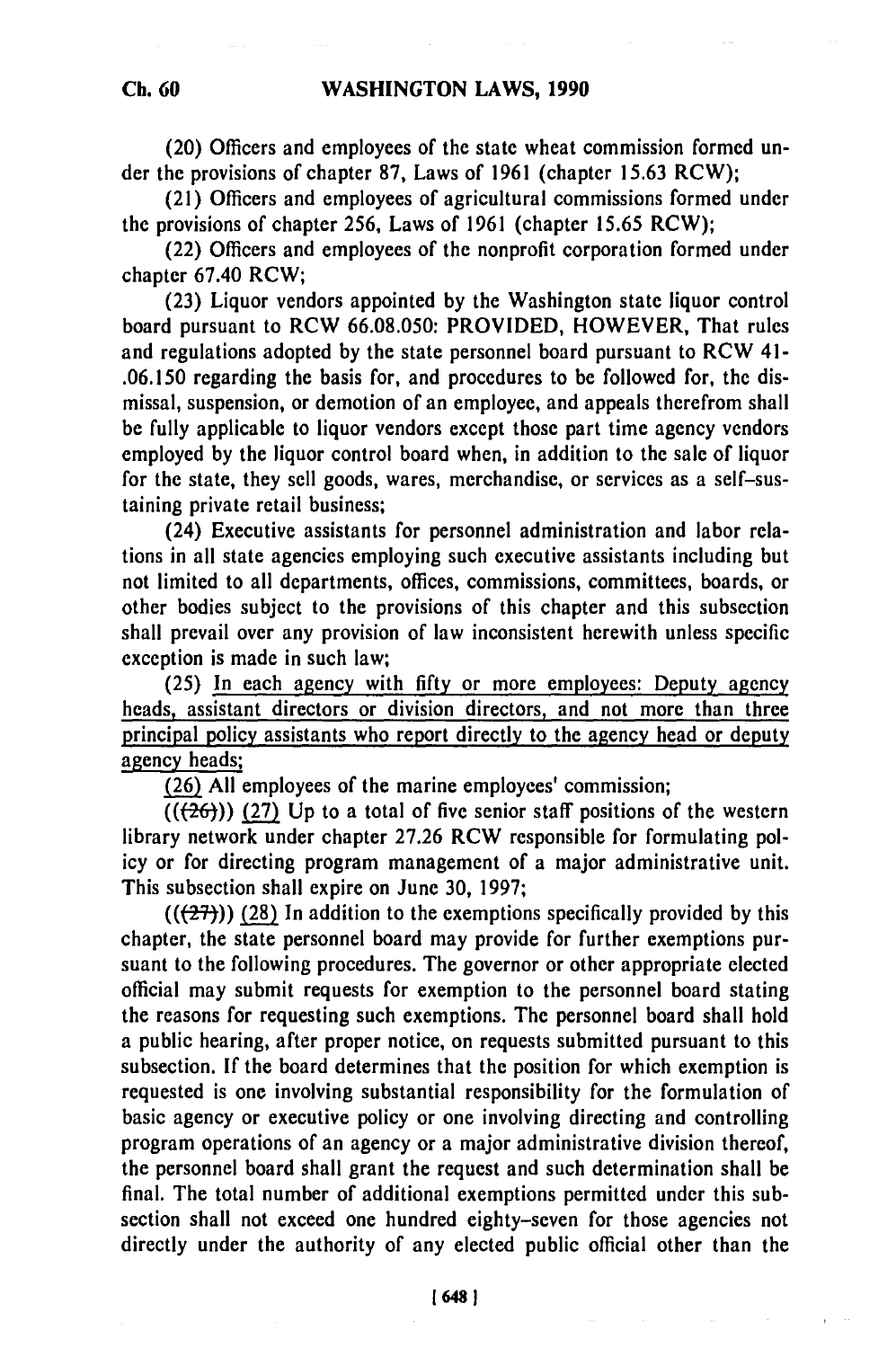governor, and shall not exceed a total of twenty-five for all agencies under the authority of elected public officials other than the governor. The state personnel board shall report to each regular session of the legislature during an odd-numbered year all exemptions granted ((pursuant to the provisions *of this subsection*)) under subsections (24), (25), and (28) of this section, together with the reasons for such exemptions.

The salary and fringe benefits of all positions presently or hereafter exempted except for the chief executive officer of each agency, full-time members of boards and commissions, administrative assistants and confidential secretaries in the immediate office of an elected state official, and the personnel listed in subsections **(10)** through (22) of this section, shall be determined **by** the state personnel board.

Any person holding a classified position subject to the provisions of this chapter shall, when and if such position is subsequently exempted from the application of this chapter, be afforded the following rights: **If** such person previously held permanent status in another classified position, such person shall have a right of reversion to the highest class of position previously held, or to a position of similar nature and salary.

Any classified employee having civil service status in a classified position who accepts an appointment in an exempt position shall have the right of reversion to the highest class of position previously held, or to a position of similar nature and salary((, within fou, yean **froi** the date of **appoit** ment to the exempt position. However, (a) upon the prior request of the appointing authority of the exempt position, the personnel board may ap**prove one extension of no more than four years; and (b) if an appointment** was accepted prior to July 10, 1982, then the four-year period shall begin **on-July 10, 1982**)).

A person occupying an exempt position who is terminated from **the** position for gross misconduct or malfeasance does not have the right of reversion to a classified position as provided for in this section.

Sec. 102. Section **7,** chapter **118,** Laws of 1980 and RCW 41.06.430 are each amended to read as follows:

**(1)** The board, **by** rule, shall develop a career executive program which recognizes the profession of management and recognizes excellence in managerial skills in order to (a) identify, attract, and retain **highly** qualified executive candidates, **(b)** provide outstanding employees a broad opportunity for career development, and (c) provide for the mobility of such employees among agencies, it being to the advantage of the state to make the most beneficial use of individual managerial skills.

(2) To accomplish the purposes of subsection **(1)** of this section, the board, notwithstanding any other provision of this chapter, may provide policies and standards for recruitment, appointment, examination, training, probation, employment register control, certification, classification, salary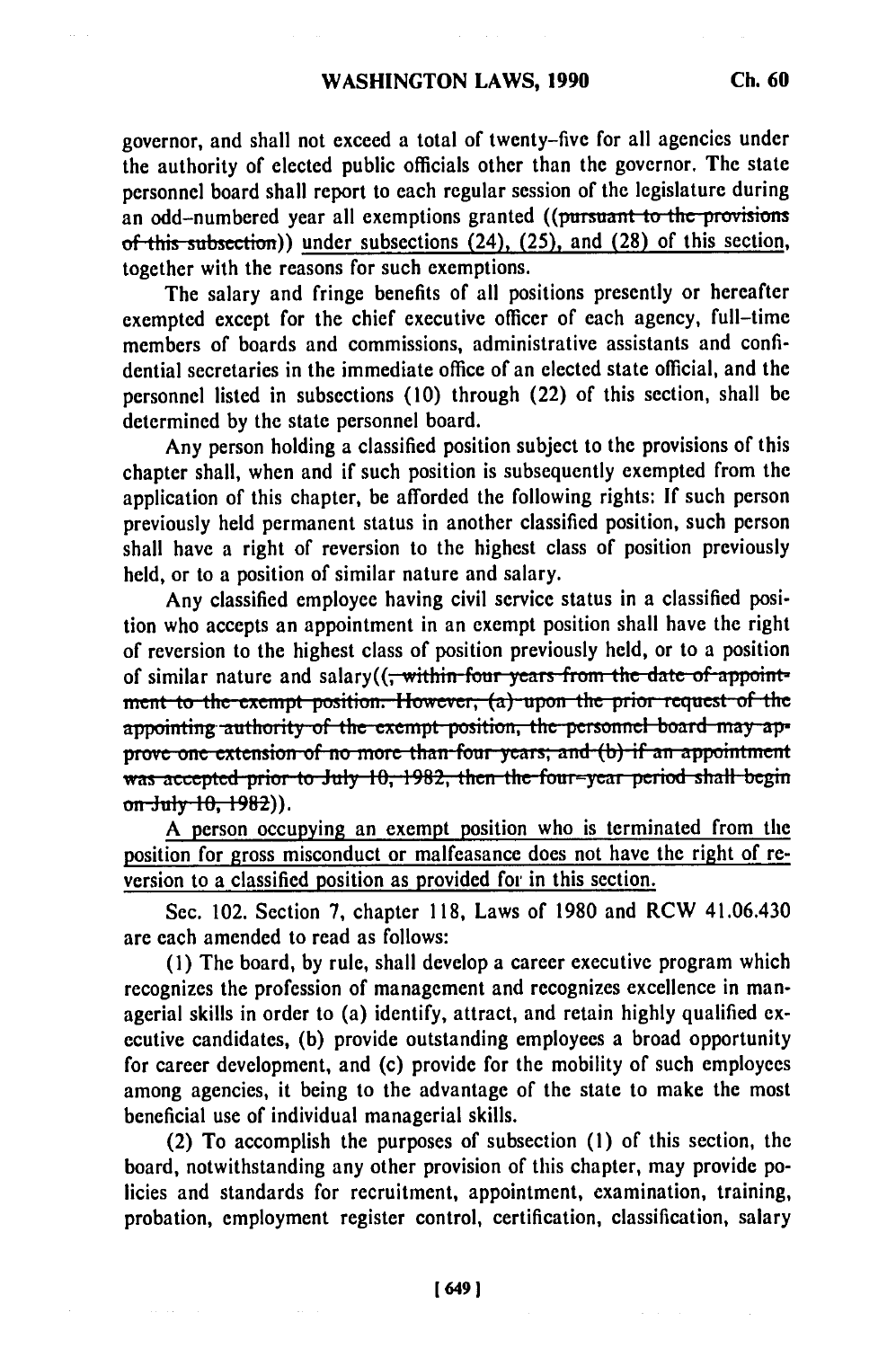## **Ch. 60**

## **WASHINGTON LAWS, 1990**

administration, transfer, promotion, reemployment, conditions of employment, and separation separate from procedures established for other employment.

**(3)** The director, in consultation with affected agencies, shall recommend to the board the classified positions which may be filled **by** participants in the career executive program. Upon the request of an agency, management positions that are exempt from the state civil service law pursuant to RCW 41.06.070 may be included in all or any part of the career executive program: PROVIDED, That an agency may at any time, after providing written notice to the board, withdraw an exempt position from the career executive program. No employee may be placed in the career executive program without the employee's consent.

(4) The number of employees participating in the career executive program shall not exceed  $((one))$  two percent of the employees subject to the provisions of this chapter.

**(5)** The director shall monitor and review the impact of the career executive program to ensure that the responsibilities of the state to provide equal employment opportunities are diligently carried out. The director shall report to the board the impact of the career executive program on the fulfillment of such responsibilities.

**(6)** Any classified state employee, upon entering a position in the career executive program, shall be entitled subsequently to revert to any class or position previously held with permanent status, or, if such position is not available, revert to a position similar in nature and salary to the position previously held.

Sec. **103.** Section 4, chapter **53,** Laws of **1982 1st** ex. sess. as last amended **by** section **5,** chapter **365,** Laws of **1985** and **by** section 2, chapter 461, Laws of **1985** and RCW 41.06.150 are each reenacted and amended to read as follows:

The board shall adopt rules, consistent with the purposes and provisions of this chapter, as now or hereafter amended, and with the best standards of personnel administration, regarding the basis and procedures to **be** followed for:

**(1)** The reduction, dismissal, suspension, or demotion of an employee;

(2) Certification of names for vacancies, including departmental promotions, with the number of names equal to four more names than there are vacancies to be filled, such names representing applicants rated highest on eligibility lists: PROVIDED, That when other applicants have scores equal to the lowest score among the names certified, their names shall also be certified;

**(3)** Examinations for all positions in the competitive and noncompetitive service;

(4) Appointments;

**(5)** Training and career development;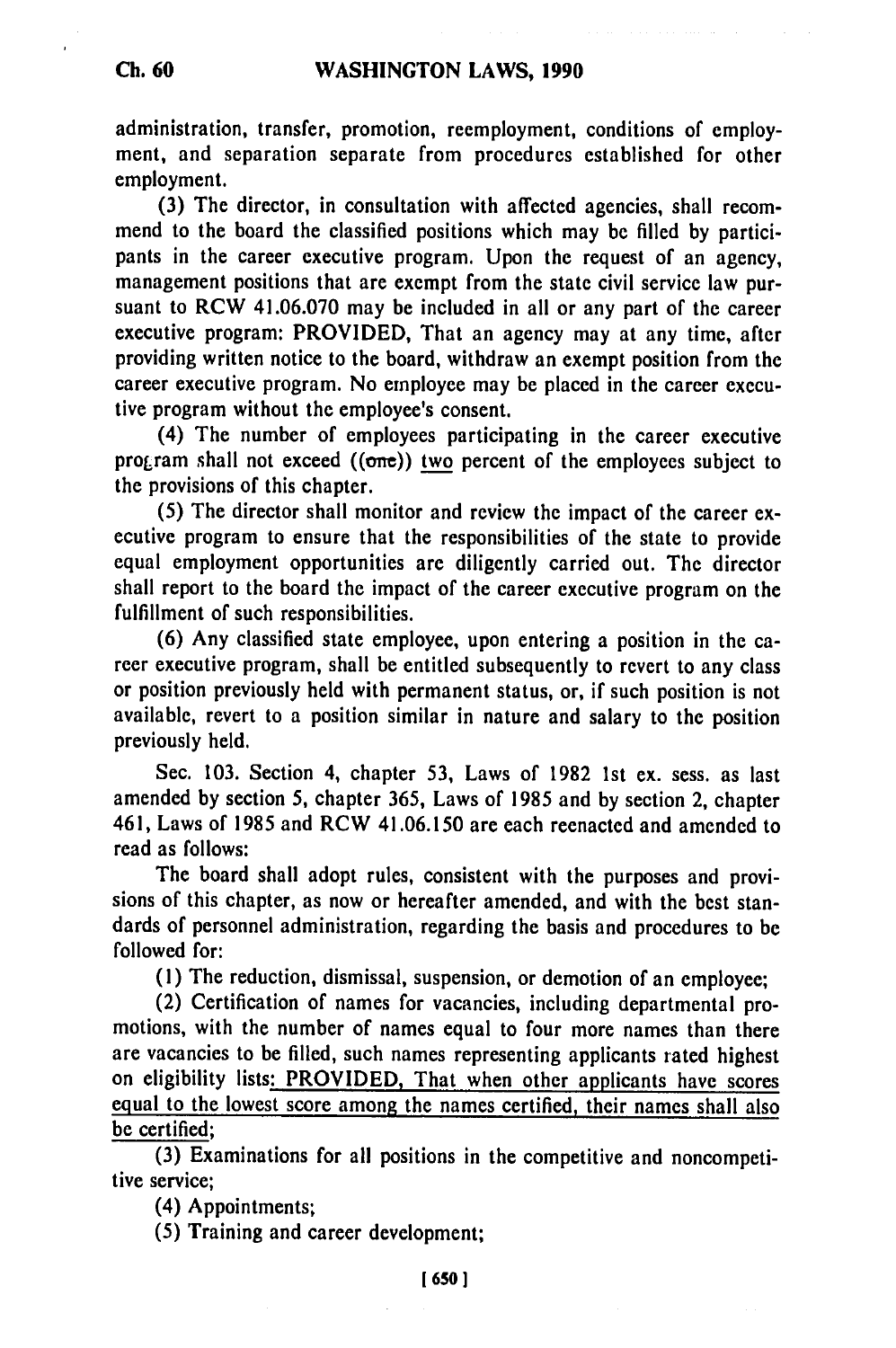**(6)** Probationary periods of six to twelve months and rejections therein, depending on the **job** requirements of the class, except that entry level state park rangers shall serve a probationary period of twelve months;

**(7)** Transfers;

**(8)** Sick leaves and vacations;

**(9)** Hours of work;

**(10)** Layoffs when necessary and subsequent reemployment, both according to seniority;

**(11)** Determination of appropriate bargaining units within any agency: PROVIDED, That in making such determination the board shall consider the duties, skills, and working conditions of the employees, the history of collective bargaining **by** the employees and their bargaining representatives, the extent of organization among the employees, and the desires of the employees;

(12) Certification and decertification of exclusive bargaining representatives: PROVIDED, That after certification of an exclusive bargaining representative and upon the representative's request, the director shall hold an election among employees in a bargaining unit to determine **by** a majority whether to require as a condition of employment membership in the certified exclusive bargaining representative on or after the thirtieth day following the beginning of employment or the date of such election, whichever is the later, and the failure of an employee to comply with such a condition of employment constitutes cause for dismissal: PROVIDED FURTHER, That no more often than once in each twelve-month period after expiration of twelve months following the date of the original election in a bargaining unit and upon petition of thirty percent of the members of a bargaining unit the director shall hold an election to determine whether a majority wish to rescind such condition of employment: PROVIDED FUR-THER, That for purposes of this clause, membership in the certified exclusive bargaining representative is satisfied **by** the payment of monthly or other periodic dues and does not require payment of initiation, reinstatement, or any other fees or fines and includes full and complete membership rights: **AND** PROVIDED FURTHER, That in order to safeguard the right of nonassociation of public employees, based on bona fide religious tenets or teachings of a church or religious body of which such public employee is a member, such public employee shall pay to the union, for purposes within the program of the union as designated **by** such employee that would be in harmony with his or her individual conscience, an amount of money equivalent to regular union dues minus any included monthly premiums for union-sponsored insurance programs, and such employee shall not be a member of the union but is entitled to all the representation rights of a union member;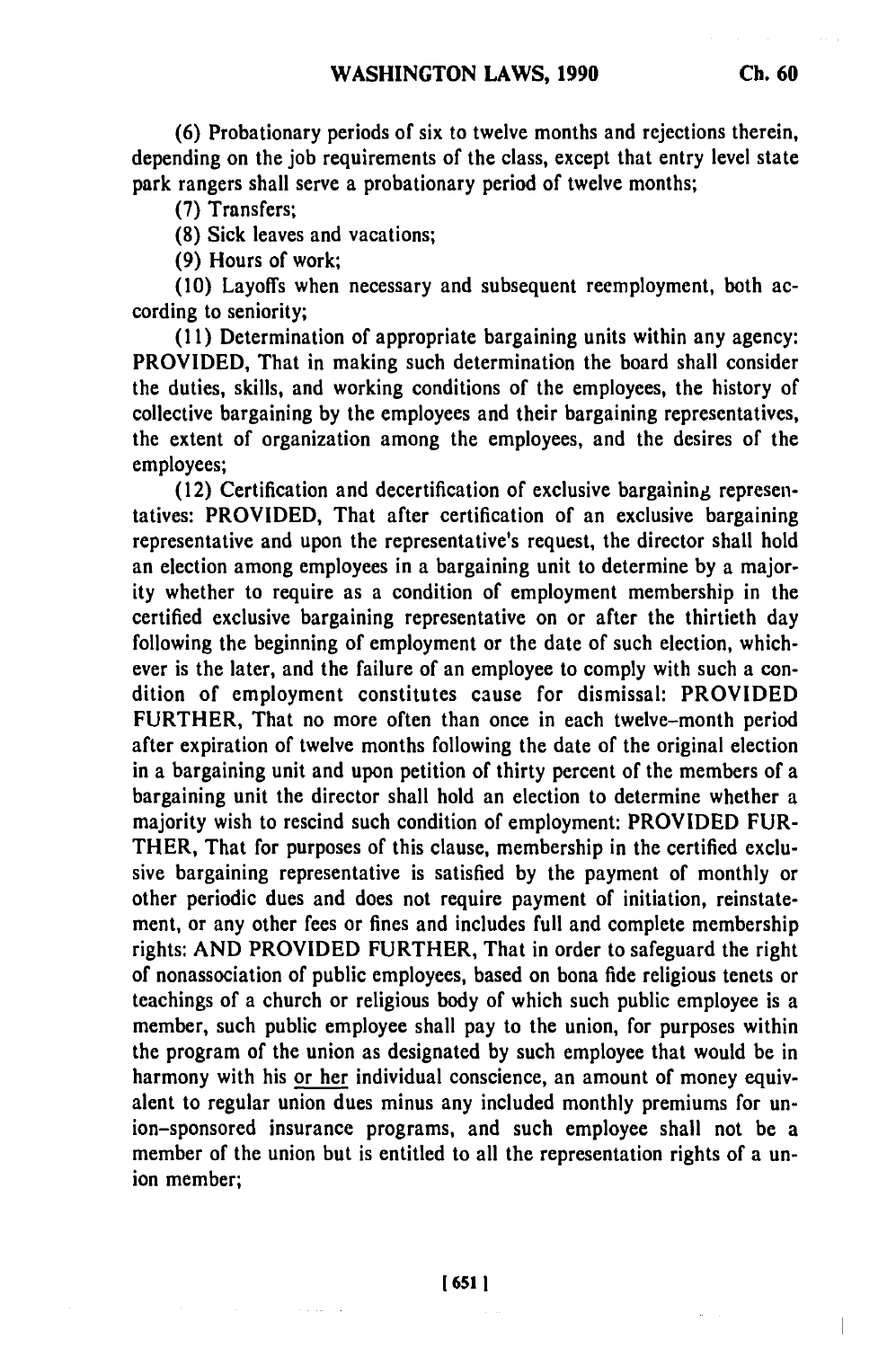**(13)** Agreements between agencies and certified exclusive bargaining representatives providing for grievance procedures and collective negotiations on all personnel matters over which the appointing authority of the appropriate bargaining unit of such agency may lawfully exercise discretion;

(14) Written agreements may contain provisions for payroll deductions of employee organization dues upon authorization **by** the employee member and for the cancellation of such payroll deduction **by** the filing of a proper prior notice **by** the employee with the appointing authority and the employee organization: PROVIDED, That nothing contained herein permits or grants to any employee the right to strike or refuse to perform his or her official duties;

**(15)** Adoption and revision of a comprehensive classification plan for all positions in the classified service, based on investigation and analysis of the duties and responsibilities of each such position;

**(16)** Allocation and reallocation of positions within the classification plan;

**(17)** Adoption and revision of a state salary schedule to reflect the prevailing rates in Washington state private industries and other governmental units but the rates in the salary schedules or plans shall be increased if necessary to attain comparable worth under an implementation plan under RCW **41.06.155,** such adoption and revision subject to approval **by** the director of financial management in accordance with the provisions of chapter **43.88** RCW;

**(18)** Increment increases within the series of steps for each pay grade based on length of service for all employees whose standards of performance are such as to permit them to retain **job** status in the classified service;

**(19)** Providing for veteran's preference as required **by** existing statutes, with recognition of preference in regard to layoffs and subsequent reemployment for veterans and their widows **by** giving such eligible veterans and their widows additional credit in computing their seniority **by** adding to their unbroken state service, as defined **by** the board, the veteran's service in the military not to exceed five years. For the purposes of this section, "veteran" means any person who has one or more years of active military service in any branch of the armed forces of the United States or who has less than one year's service and is discharged with a disability incurred in the line of duty or is discharged at the convenience of the government and who, upon termination of such service has received an honorable discharge, a discharge for physical reasons with an honorable record, or a release from active military service with evidence of service other than that for which an undesirable, bad conduct, or dishonorable discharge shall be given: PRO-**VIDED,** HOWEVER, That the widow of a veteran is entitled to the benefits of this section regardless of the veteran's length of active military service: PROVIDED FURTHER, That for the purposes of this section "veteran" does not include any person who has voluntarily retired with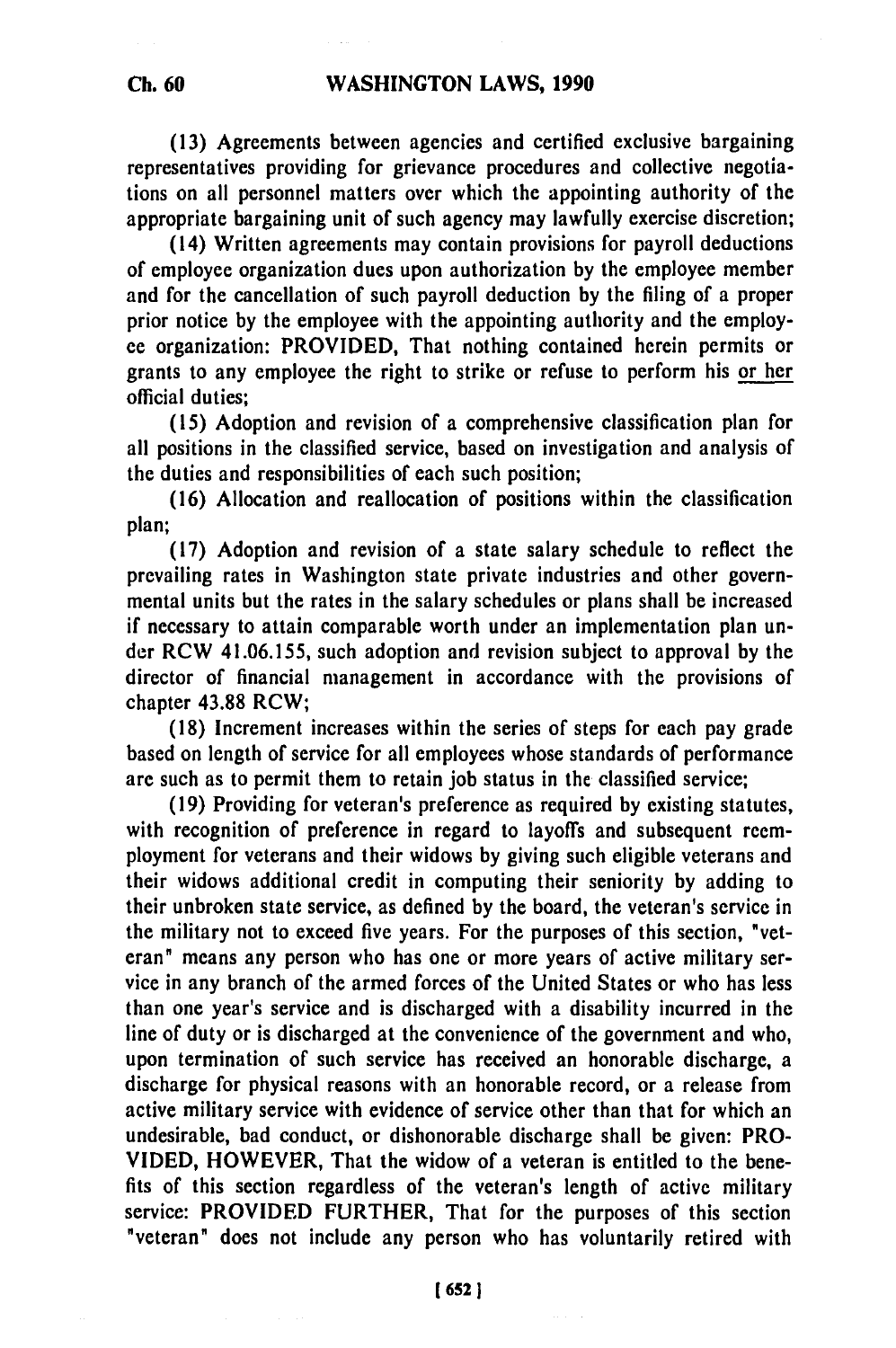twenty or more years of active military service and whose military retirement pay is in excess of five hundred dollars per month;

(20) Permitting agency heads to delegate the authority to appoint, reduce, dismiss, suspend, or demote employees within their agencies if such agency heads do not have specific statutory authority to so delegate: PRO-**VIDED,** That the board may not authorize such delegation to any position lower than the head of a major subdivision of the agency;

(21) Assuring persons who are or have been employed in classified positions under chapter **28B.16** RCW will be eligible for employment, reemployment, transfer, and promotion in respect to classified positions covered by this chapter $((:)$ );

(22) Affirmative action in appointment, promotion, transfer, recruitment, training, and career development; development and implementation of affirmative action goals and timetables; and monitoring of progress against those goals and timetables.

The board shall consult with the human rights commission in the **de**velopment of rules pertaining to affirmative action. The department of personnel shall transmit a report annually to the human rights commission which states the progress each state agency has made in meeting affirmative action goals and timetables.

### PART **11**

## HIGHER **EDUCATION PERSONNEL**

Sec. 201. Section 4, chapter **36,** Laws of **1969** ex. sess. as last amended **by** section **15,** chapter **53,** Laws of **1982 1st** ex. sess. and RCW 28B.16.040 are each amended to read as follows:

The following classifications, positions, and employees of institutions of higher education and related boards are hereby exempted from coverage of this chapter:

**(i)** Members of the governing board of each institution and related boards, all presidents, vice presidents and their confidential secretaries, administrative and personal assistants; deans, directors, and chairmen; academic personnel; and executive heads of major administrative or academic divisions employed **by** institutions of higher education; and any employee of a community college district whose place of work is one which is physically located outside the state of Washington and who is employed pursuant to RCW **28B.50.092** and assigned to an educational program operating outside of the state of Washington.

(2) Student, part time, or temporary employees, and part time professional consultants, as defined **by** the higher education personnel board, employed **by** institutions of higher education and related boards.

**(3)** The director, his confidential secretary, assistant directors, and professional education employees of the state board for community college education.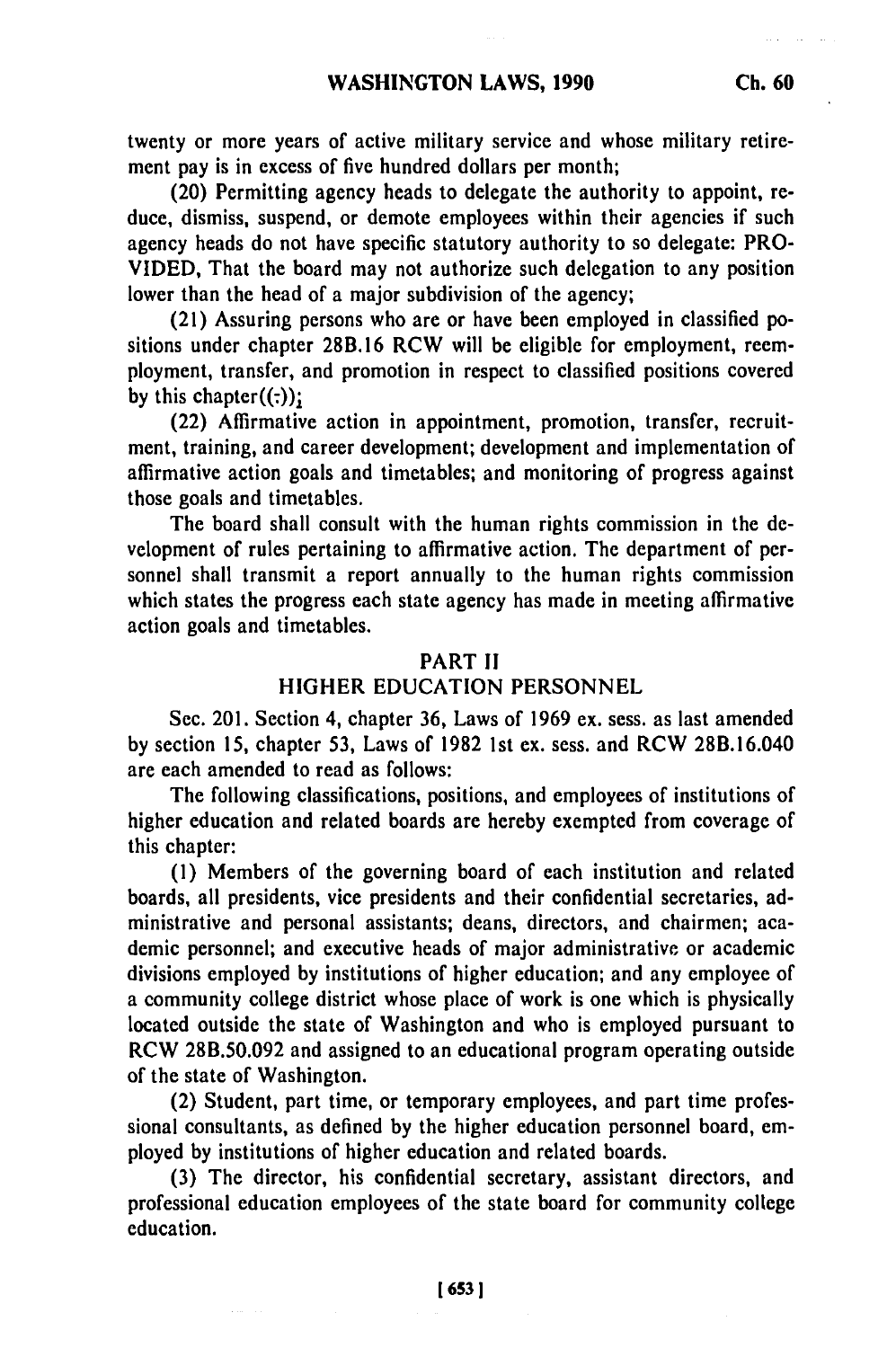**(4) The** personnel director of the higher education personnel board and his confidential secretary.

**(5)** The governing board of each institution, and related boards, may also exempt from this chapter, subject to the employees right of appeal to the higher education personnel board, classifications involving research activities, counseling of students, extension or continuing education activities, graphic arts or publications activities requiring prescribed academic preparation or special training, and principal assistants to executive heads of major administrative or academic divisions, as determined **by** the higher education personnel board: PROVIDED, That no nonacademic employee engaged in office, clerical, maintenance, or food and trade services may be exempted **by** the higher education personnel board under this provision.

Any classified employee having civil service status in a classified position who accepts an appointment in an exempt position shall have the right of reversion to the highest class of position previously held, or to a position of similar nature and salary((<del>, within four years from the date of appoint-</del> **ment to the exempt position. However, (a) upon the prior request of the** appointing authority of the exempt position, the board may approve one extension  $\vec{r}$  ino more than four years; and (b) if an appointment was accepted prior to July 10, 1982, then the four-year period shall begin on July 10, <br>1982)).

A person occupying an exempt position who is terminated from the position for gross misconduct or malfeasance does not have the right of reversion to a classified position as provided for in this section.

Sec. 202. Section **10,** chapter **36,** Laws of **1969** ex. sess. as last amended **by** section **1,** chapter **365,** Laws of **1985** and **by** section **9,** chapter 461, Laws of **1985** and RCW **28B.16.100** are each reenacted and amended to read as follows:

The higher education personnel board shall adopt rules, consistent with the purposes and provisions of this chapter and with the best standards of personnel administration, regarding the basis and procedures to be followed for:

**(1)** The dismissal, suspension, or demotion of an employee, and appeals therefrom;

(2) Certification of names for vacancies, including promotions, with the number of names equal to four more names than there are vacancies to be filled, such names representing applicants rated highest on eligibility lists: PROVIDED, That when other applicants have scores equal to the lowest score among the names certified, their names shall also be certified;

**(3)** Examination for all positions in the competitive and noncompetitive service;

(4) Appointments;

**(5)** Probationary periods of six to twelve months and rejections therein, depending on the **job** requirements of the class;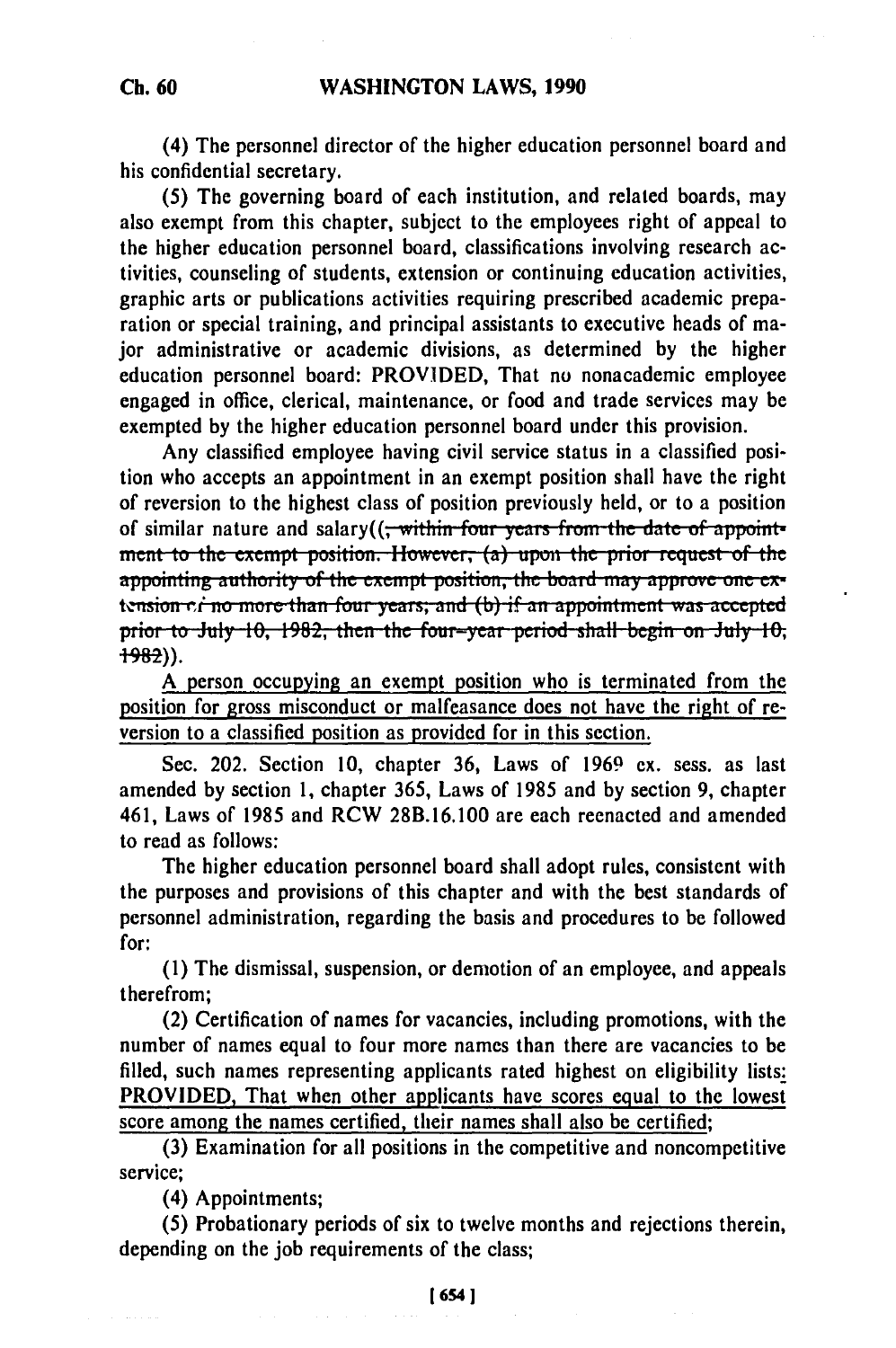**(6)** Transfers;

**(7)** Sick leaves and vacations;

**(8)** Hours of work;

**(9)** Layoffs when necessary and subsequent reemployment, both according to seniority;

**(10)** Determination of appropriate bargaining units within any institution or related boards: PROVIDED, That in making such determination the board shall consider the duties, skills, and working conditions of the employees, the history of collective bargaining **by** the employees and their bargaining representatives, the extent of organization among the employees, and the desires of the employees;

**(11)** Certification and decertification of exclusive bargaining representatives: PROVIDED, That after certification of an exclusive bargaining representative and upon the representative's request, the director shall hold an election among employees in a bargaining unit to determine **by** a majority whether to require as a condition of employment membership in the certified exclusive bargaining representative on or after the thirtieth day following the beginning of employment or the date of such election, whichever is the later, and the failure of an employee to comply with such condition of employment constitutes cause for dismissal: PROVIDED FURTHER, That no more often than once in each twelve-month period after expiration of twelve months following the date of the original election in a bargaining unit and upon petition of thirty percent of the members of a bargaining unit the director shall hold an election to determine whether a majority wish to rescind such condition of employment: PROVIDED FUR-THER, That for purposes of this clause, membership in the certified exclusive bargaining representative is satisfied **by** the payment of monthly or other periodic dues and does not require payment of initiation, reinstatement, or any other fees or fines and includes full and complete membership rights: **AND** PROVIDED FURTHER, That in order to safeguard the right of nonassociation of public employees, based on bona fide religious tenets or teachings of a church or religious body of which such public employee is a member, such public employee shall pay to the union, for purposes within the program of the union as designated **by** such employee that would be in harmony with his individual conscience, an amount of money equivalent to regular union dues minus any included monthly premiums for union-sponsored insurance programs, and such employee shall not be a member of the union but is entitled to all the representation rights of a union member;

(12) Agreements between institutions or related boards and certified exclusive bargaining representatives providing for grievance procedures and collective negotiations on all personnel matters over which the institution or the related board may lawfully exercise discretion;

**(13)** Written agreements may contain provisions for payroll deductions of employee organization dues upon authorization **by** the employee member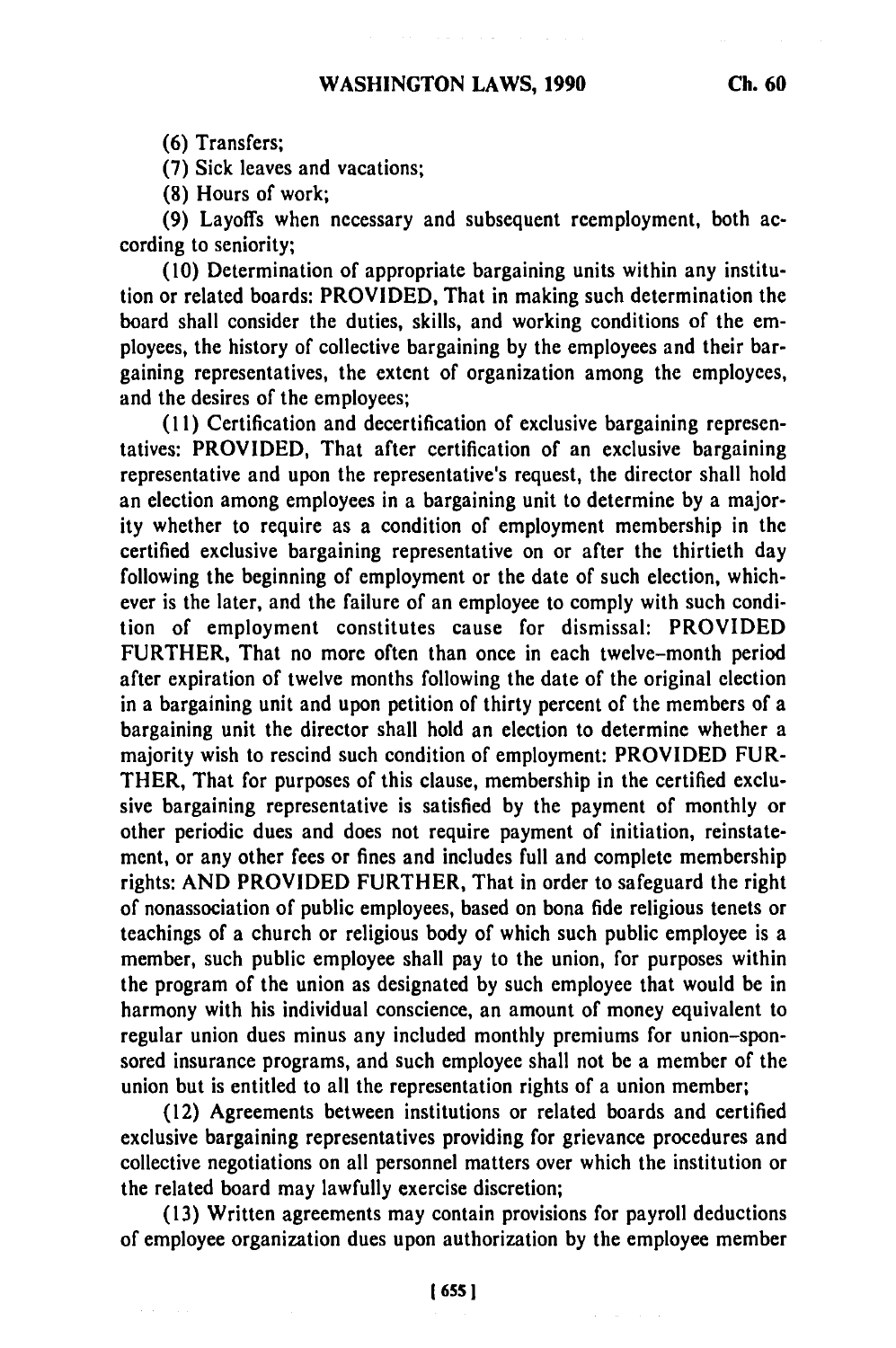and for the cancellation of such payroll deduction **by** the filing of a proper prior notice **by** the employee with the institution and the employee organization: PROVIDED, That nothing contained herein permits or grants to any employee the right to strike or refuse to perform his official duties;

(14) Adoption and revision of comprehensive classification plans for all positions in the classified service, based on investigation and analysis of the duties and responsibilities of each such position;

**(15)** Allocation and reallocation of positions within the classification plan;

**(16)** Adoption and revision of salary schedules and compensation plans which reflect the prevailing rates in Washington state private industries and other governmental units for positions of a similar nature but the rates in the salary schedules or plans shall be increased if necessary to attain comparable worth under an implementation plan under RCW **28B.16.116** and which shall be competitive in the state or the locality in which the institution or related boards are located, such adoption, revision, and implementation subject to approval as to availability of funds **by** the director of financial management in accordance with the provisions of chapter **43.88** RCW, and after consultation with the chief financial officer of each institution or related board for that institution or board, or in the case of community colleges, **by** the chief financial officer of the state board for community college education for the various community colleges;

**(17)** Training programs including in-service, promotional, and supervisory;

**(18)** Increment increases within the series of steps for each pay grade based on length of service for all employees whose standards of performance are such as to permit them to retain **job** status in the classified service;

**(19)** Providing for veteran's preference as provided **by** existing statutes, with recognition of preference in regard to layoffs and subsequent reemployment for veterans and their widows **by** giving such eligible veterans and their widows additional credit in computing their seniority **by** adding to their unbroken higher education service, as defined **by** the board, the veteran's sorvice in the military not to exceed five years of such service. For the purposes of this section, "veteran" means any person who has one or more years of active military service in any branch of the armed forces of the United States or who has less than one year's service and is discharged with a disability incurred in the line of duty or is discharged at the convenience of the government and who, upon termination of such service, has received an honorable discharge, a discharge for physical reasons with an honorable record, or a release from active military service with evidence of service other than that for which an undesirable, bad conduct, or dishonorable discharge shall be given: PROVIDED, HOWEVER, That the widow of a veteran is entitled to the benefits of this section regardless of the veteran's length of active military service: PROVIDED FURTHER, That for the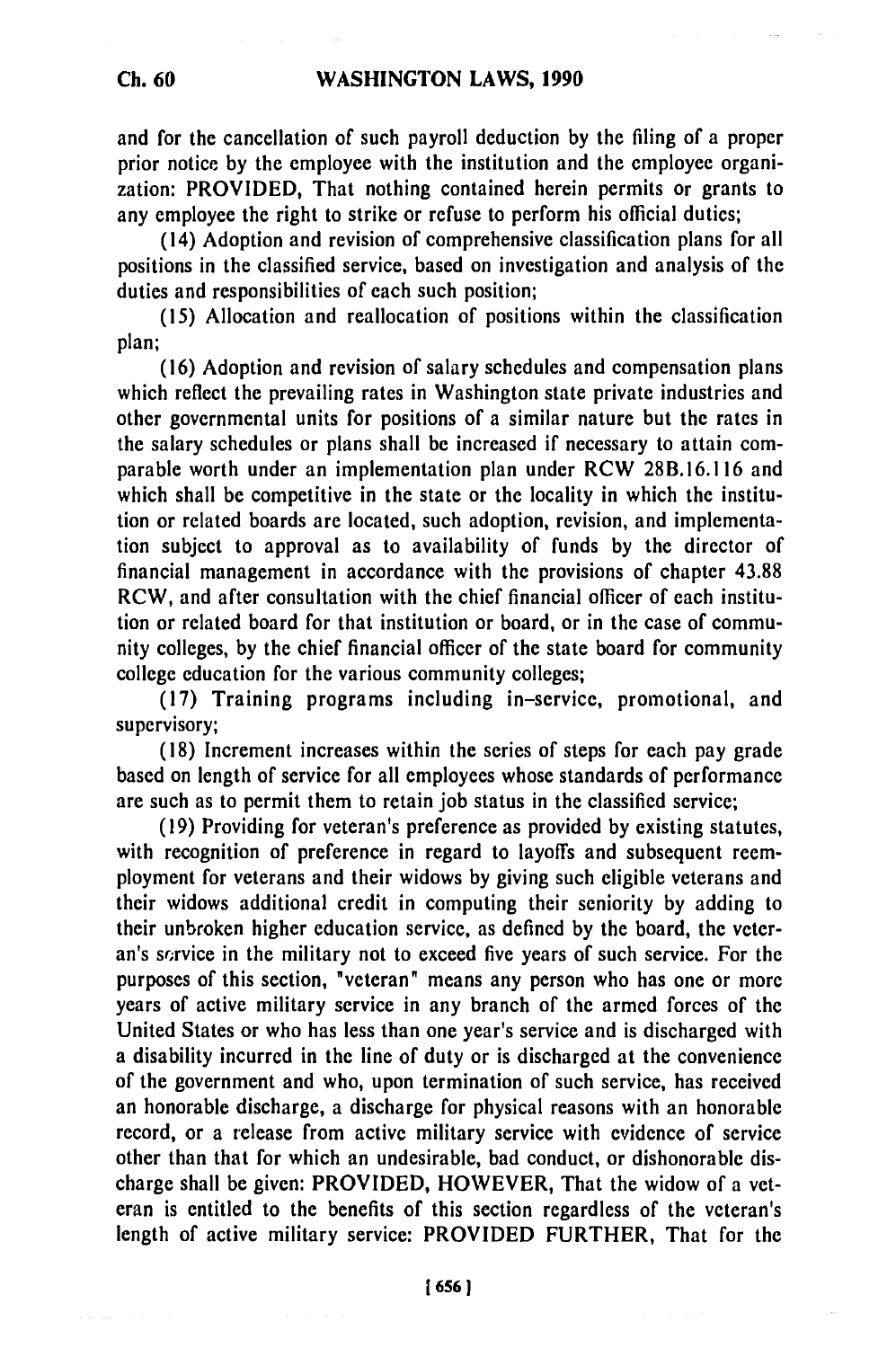purposes of this section "veteran" does not include any person who has voluntarily retired with twenty or more years of active military service and whose military retirement pay is in excess of five hundred dollars per month;

(20) Assuring that persons who are or have been employed in classified positions under chapter 41.06 RCW will be eligible for employment, reemployment, transfer, and promotion in respect to classified positions covered by this chapter; and

(21) Assuring that any person who is or has been employed in a classified position under this chapter will be eligible for employment, reemployment, transfer, and promotion in respect to classified positions at any other institution of higher education or related board.

(22) Affirmative action in appointment, promotion, transfer, recruitment, training, and career development; development and implementation of affirmative action goals and timetables; and monitoring of progress against those goals and timetables.

The board shall consult with the human rights commission in the development of rules consistent with federal guidelines pertaining to affirmative action. The board shall transmit a report annually to the human rights commission which states the progress each institution of higher education has made in meeting affirmative action goals and timetables.

#### PART III EMPLOYEE ASSISTANCE

NEW SECTION. Sec. 301. The legislature finds that:

(1) Assisting employees in resolving personal problems that impair their performance will result in a more producive work force, better morale, reduced stress, reduced use of medical benefits, reduced absenteeism, lower turnover rates, and fewer accidents;

(2) A substantial number of employee problems can be identified and the employees referred to treatment by an employee assistance program;

(3) The state, as an employer, desires to foster a working environment that promotes safety and productivity as well as the health and well-being of its employees.

Therefore, it is the purpose of sections 302 through 304 of this act to assist state employees by establishing a state employee assistance program.

NEW SECTION. Sec. 302. The employee assistance program is hereby created to provide support and services to state employees who have personal problems that impair their performance in the work place. The goal of the program is to help promote a safe, productive, and healthy state work force by assisting state employees and their supervisors to identify and deal with such personal problems. However, nothing in this chapter relieves employees from the responsibility of performing their jobs in an acceptable manner.

NEW SECTION. Sec. 303. The director of human resources shall: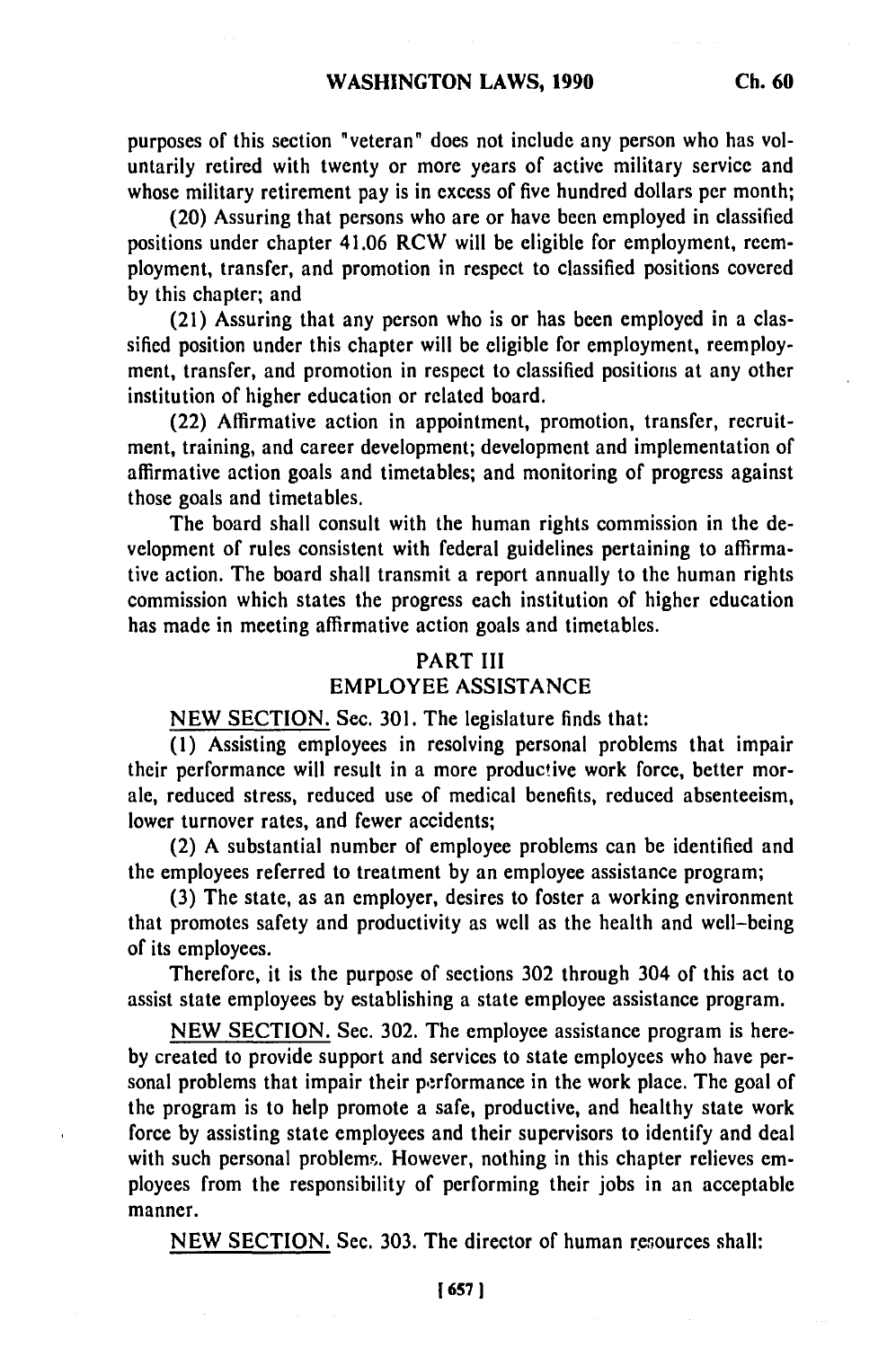**(1)** Administer the state employee assistance program to assist employees who have personal problems that adversely affect their **job** performance or have the potential of doing so;

(2) Develop policies, procedures, and activities for the program;

**(3)** Encourage and promote the voluntary use of the employee assistance program **by** increasing employee awareness and disseminating educational materials;

(4) Provide technical assistance and training to agencies on how to use the employee assistance program;

**(5)** Assist and encourage supervisors to identify and refer employees with problems that impair their performance **by** incorporating proper use of the program in management training, management performance criteria, ongoing communication with agencies, and other appropriate means;

**(6)** Offer substance abuse prevention and awareness activities to be provided through the employee assistance program and the state employee wellness program;

**(7)** Monitor and evaluate the effectiveness of the program, including the collection, analysis, and publication of relevant statistical information; and

**(8)** Consult with state agencies, institutions of higher education, and employee organizations in carrying out the purposes of sections **301** through 304 of this act.

**NEW SECTION.** Sec. 304. Individual employees' participation in the employee assistance program and all individually identifiable information gathered in the process of conducting the program shall be held in strict confidence; except that agency management may be provided with the following information about employees referred **by** that agency management due to poor **job** performance:

**(1)** Whether or not the referred employee made an appointment;

(2) The date and time the employee arrived and departed;

**(3)** Whether the employee agreed to follow the advice of counselors; and

(4) Whether further appointments were scheduled.

Participation or nonparticipation **by** any employee in the employee assistance program shall not be a factor in any decision affecting an employee's **job** security, promotional opportunities, corrective or disciplinary action, or other employment rights.

**NEW SECTION.** Sec. **305.** Sections **301** through 304 of this act are each added to chapter 41.04 RCW.

## PART IV

## **MISCELLANEOUS**

**NEW SECTION.** Sec. 401. Subheadings as used in this act do not constitute any part of the law.